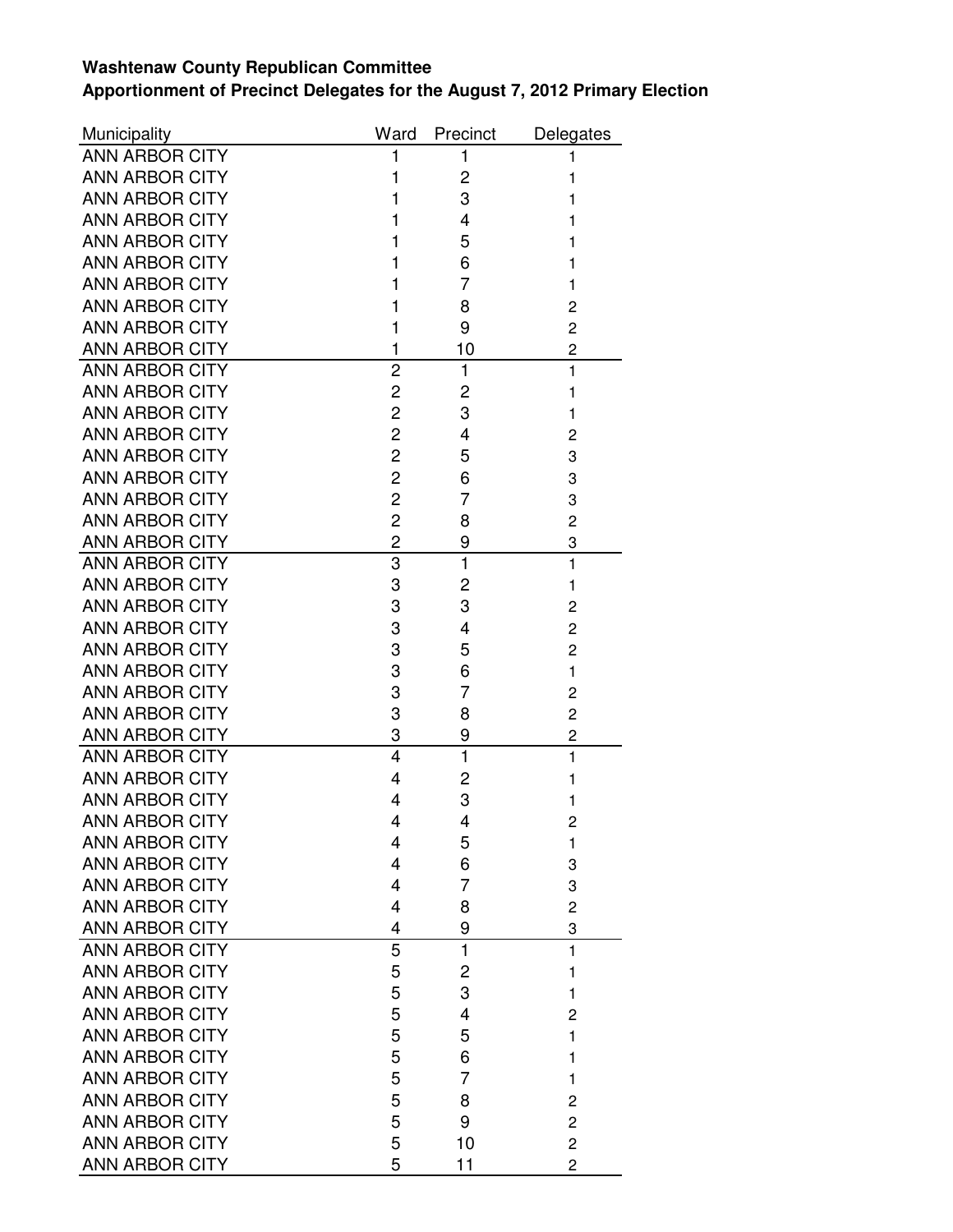| <b>ANN ARBOR TOWNSHIP</b>   | 1              | 4              |
|-----------------------------|----------------|----------------|
| <b>ANN ARBOR TOWNSHIP</b>   | 2              | 3              |
| <b>AUGUSTA TOWNSHIP</b>     | 1              | 3              |
| <b>AUGUSTA TOWNSHIP</b>     | 2              | $\overline{c}$ |
| <b>AUGUSTA TOWNSHIP</b>     | 3              | 4              |
| <b>BRIDGEWATER TOWNSHIP</b> | $\overline{1}$ | 4              |
| CHELSEA CITY                | 1              | 5              |
| <b>CHELSEA CITY</b>         | 2              | 3              |
| <b>DEXTER TOWNSHIP</b>      | 1              | 4              |
| <b>DEXTER TOWNSHIP</b>      | 2              | 5              |
| <b>DEXTER TOWNSHIP</b>      | 3              | 3              |
| <b>FREEDOM TOWNSHIP</b>     | $\mathbf{1}$   | 3              |
| <b>LIMA TOWNSHIP</b>        | 1              | 6              |
| <b>LODI TOWNSHIP</b>        | $\mathbf{1}$   | $\overline{c}$ |
| <b>LODI TOWNSHIP</b>        | 2              | 4              |
| <b>LODI TOWNSHIP</b>        | 3              | 3              |
| <b>LYNDON TOWNSHIP</b>      | 1              | 4              |
| <b>MANCHESTER TOWNSHIP</b>  | $\mathbf{1}$   | 3              |
| <b>MANCHESTER TOWNSHIP</b>  | 2              | 5              |
| <b>MILAN CITY</b>           | $1-W$          | 5              |
| NORTHFIELD TOWNSHIP         | 1              | 5              |
| NORTHFIELD TOWNSHIP         | 2              | 5              |
| NORTHFIELD TOWNSHIP         | 3              | 3              |
| PITTSFIELD TOWNSHIP         | $\mathbf{1}$   | 5              |
| PITTSFIELD TOWNSHIP         | 2              | 2              |
| PITTSFIELD TOWNSHIP         | 3              | 3              |
| PITTSFIELD TOWNSHIP         | 4              | $\overline{c}$ |
| PITTSFIELD TOWNSHIP         | 5              | $\overline{c}$ |
| PITTSFIELD TOWNSHIP         | 6              | $\overline{c}$ |
| PITTSFIELD TOWNSHIP         | 7              | 4              |
| PITTSFIELD TOWNSHIP         | 8              | 6              |
| PITTSFIELD TOWNSHIP         | 9              | 5              |
| PITTSFIELD TOWNSHIP         | 10             | $\overline{2}$ |
| <b>SALEM TOWNSHIP</b>       | 1              | 5              |
| <b>SALEM TOWNSHIP</b>       | 2              | 5              |
| <b>SALEM TOWNSHIP</b>       | 3              | 4              |
| <b>SALINE CITY</b>          | $\mathbf{1}$   | 5              |
| <b>SALINE CITY</b>          | 2              | 4              |
| <b>SALINE CITY</b>          | 3              | 6              |
| <b>SALINE TOWNSHIP</b>      | 1              | 3              |
| <b>SCIO TOWNSHIP</b>        | 1              | 4              |
| <b>SCIO TOWNSHIP</b>        | 2              | 3              |
| <b>SCIO TOWNSHIP</b>        | 3              | 3              |
| <b>SCIO TOWNSHIP</b>        | 4              |                |
| <b>SCIO TOWNSHIP</b>        |                | 3              |
| <b>SCIO TOWNSHIP</b>        | 5              | 2              |
|                             | 6              | 3              |
| <b>SCIO TOWNSHIP</b>        | 7              | 3              |
| <b>SCIO TOWNSHIP</b>        | 8              | 4              |
| <b>SCIO TOWNSHIP</b>        | 9              | 3              |
| <b>SHARON TOWNSHIP</b>      | 1              | 4              |
| <b>SUPERIOR TOWNSHIP</b>    | $\mathbf{1}$   | 4              |
| <b>SUPERIOR TOWNSHIP</b>    | 2              | 3              |